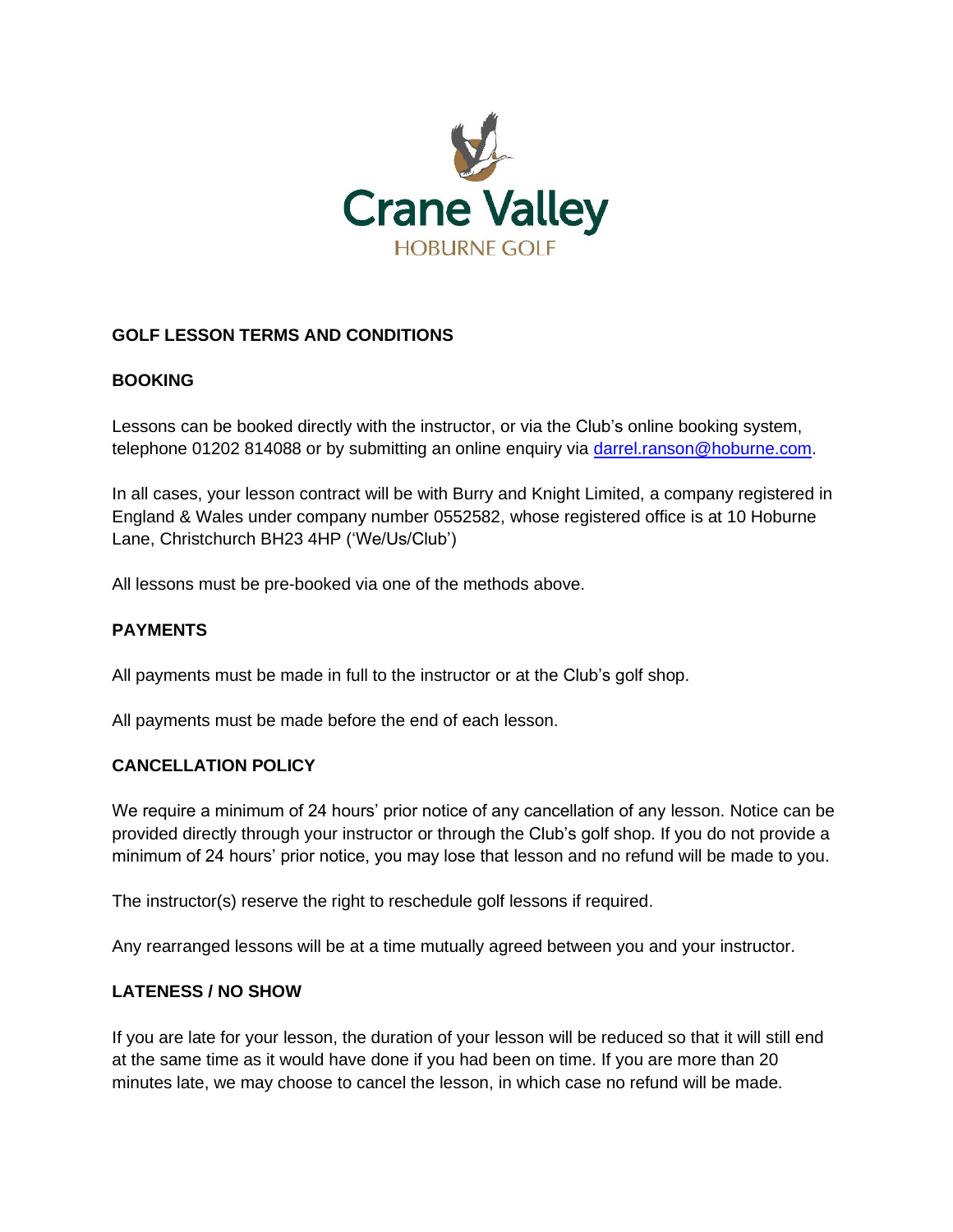If you do not attend a lesson that you have booked but not paid for, or if we choose to cancel a lesson because you were more than 20 minutes late, then the lesson charge remains payable.

No- show pre-paid lessons will be deducted from your bank of pre-paid lessons.

### **EXPIRY**

All lesson vouchers purchased have a set expiry date of six month from the date of purchase, upon which time they will expire, and no refund will be made.

You may extend the validity of lesson vouchers for between one month and 6 months for the following reasons only:

- Pregnancy
- Serious illness or injury
- Redundancy

To extend the validity of your voucher(s), you must contact your instructor. We may ask you to provide proof of pregnancy, serious illness, serious injury or redundancy.

Any other extensions are entirely at the discretion of the Woodland Golf Centre Manager.

#### **YOUR INSTRUCTOR**

If for any reason you wish to change your lesson instructor, you may transfer to another instructor at the Woodland Golf Centre (if available) at any given time.

If your instructor ceases to provide lessons at the club, you will be assigned another instructor by the Woodland Golf Centre Manager.

We reserve the right to assign you another instructor for operational reasons.

No refund in respect of lessons already taken will be due to you If you change instructor, or if we assign you a different instructor.

#### **REFUNDS**

If for any medical reason you are no longer able to complete any lessons, any outstanding valid voucher(s) may be transferred to another player of your choice. We may ask you to provide proof from your GP.